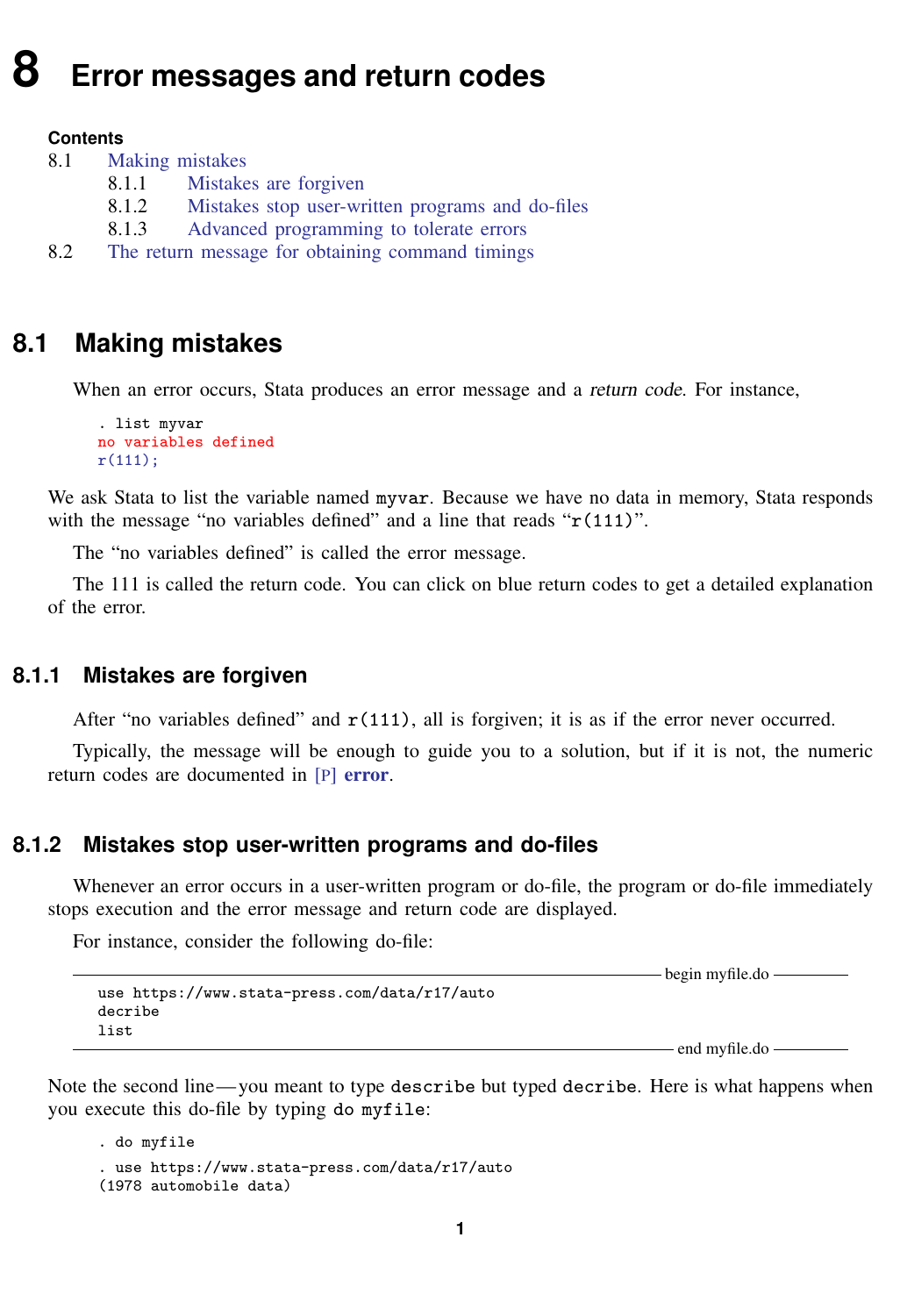```
. decribe
command decribe is unrecognized
r(199);
end of do-file
r(199);
.
```
<span id="page-1-0"></span>The first error message and return code were caused by the illegal decribe. This then caused the do-file itself to be aborted; the valid list command was never executed.

### **8.1.3 Advanced programming to tolerate errors**

Errors are not only of the typographical kind; some are substantive. A command that is valid in one dataset might not be valid in another. Moreover, in advanced programming, errors are sometimes anticipated: use one dataset if it is there, but use another if you must.

Programmers can access the return code to determine whether an error occurred, which they can then ignore, or, by examining the return code, code their programs to take the appropriate action. This is discussed in [P] [capture](https://www.stata.com/manuals/pcapture.pdf#pcapture).

You can also prevent do-files from stopping when errors occur by using the do command's nostop option.

<span id="page-1-1"></span>. do myfile, nostop

# **8.2 The return message for obtaining command timings**

In addition to error messages and return codes, there is something called a return message, which you normally do not see. Normally, if you typed summarize tempjan, you would see

```
. use https://www.stata-press.com/data/r17/citytemp
(City temperature data)
. summarize tempjan
   Variable Obs Mean Std. dev. Min Max
   tempjan 954 35.74895 14.18813 2.2 72.6
```
If you were to type

```
. set rmsg on
r; t=0.00 10:21:22
```
sometime during your session, Stata would display return messages:

. summarize tempjan

| Variable                          | Obs | Mean     | Std. dev. | Min | Max  |
|-----------------------------------|-----|----------|-----------|-----|------|
| tempjan  <br>$r; t=0.01 10:21:26$ | 954 | 35.74895 | 14.18813  | 2.2 | 72.6 |

The line that reads  $r$ ;  $t=0.01$  10:21:26 is called the return message.

The r; indicates that Stata successfully completed the command.

The t=0.01 shows the amount of time, in seconds, it took Stata to perform the command (timed from the point you pressed *Enter* to the time Stata typed the message). This command took a hundredth of a second. Stata also shows the time of day with a 24-hour clock. This command completed at  $10.21$  a.m.